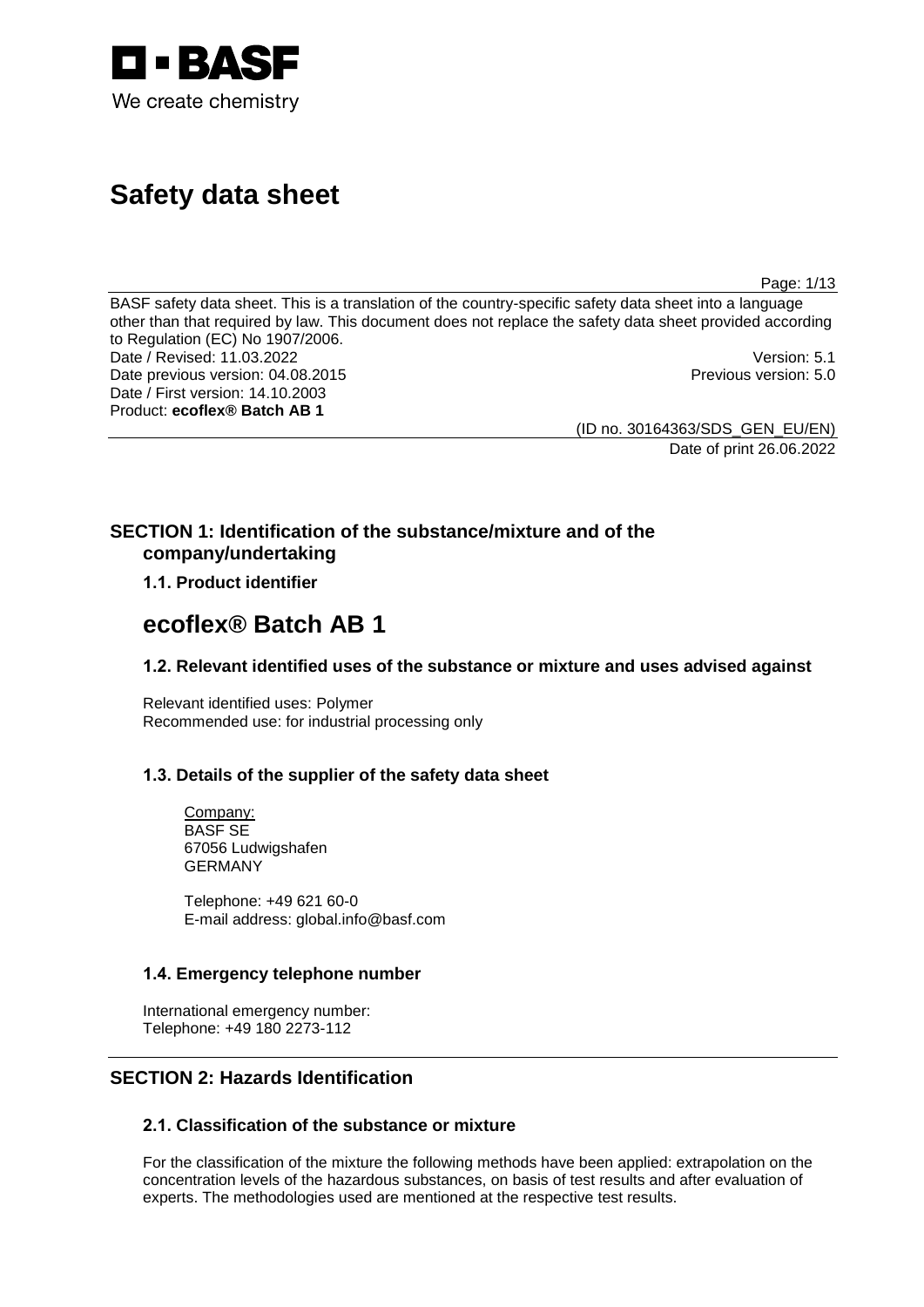Page: 2/13

BASF safety data sheet. This is a translation of the country-specific safety data sheet into a language other than that required by law. This document does not replace the safety data sheet provided according to Regulation (EC) No 1907/2006. Date / Revised: 11.03.2022 Version: 5.1 Date previous version: 04.08.2015 **Previous version: 5.0** Previous version: 5.0 Date / First version: 14.10.2003 Product: **ecoflex® Batch AB 1**

> (ID no. 30164363/SDS\_GEN\_EU/EN) Date of print 26.06.2022

According to Regulation (EC) No 1272/2008 [CLP]

No need for classification according to GHS criteria for this product.

## **2.2. Label elements**

According to Regulation (EC) No 1272/2008 [CLP]

The product does not require a hazard warning label in accordance with GHS criteria.

#### **2.3. Other hazards**

According to Regulation (EC) No 1272/2008 [CLP]

No specific dangers known, if the regulations/notes for storage and handling are considered.

## **SECTION 3: Composition/Information on Ingredients**

#### **3.1. Substances**

Not applicable

#### **3.2. Mixtures**

Chemical nature

Preparation based on: polyester, modified

## **SECTION 4: First-Aid Measures**

#### **4.1. Description of first aid measures**

Remove contaminated clothing.

#### If inhaled:

After inhalation of decomposition products, remove the affected person to a source of fresh air and keep calm. Provide medical aid. If difficulties occur after dust has been inhaled, remove to fresh air and seek medical attention.

#### On skin contact:

Areas affected by molten material should be quickly placed under cold running water. Burns caused by molten material require hospital treatment.

On contact with eyes: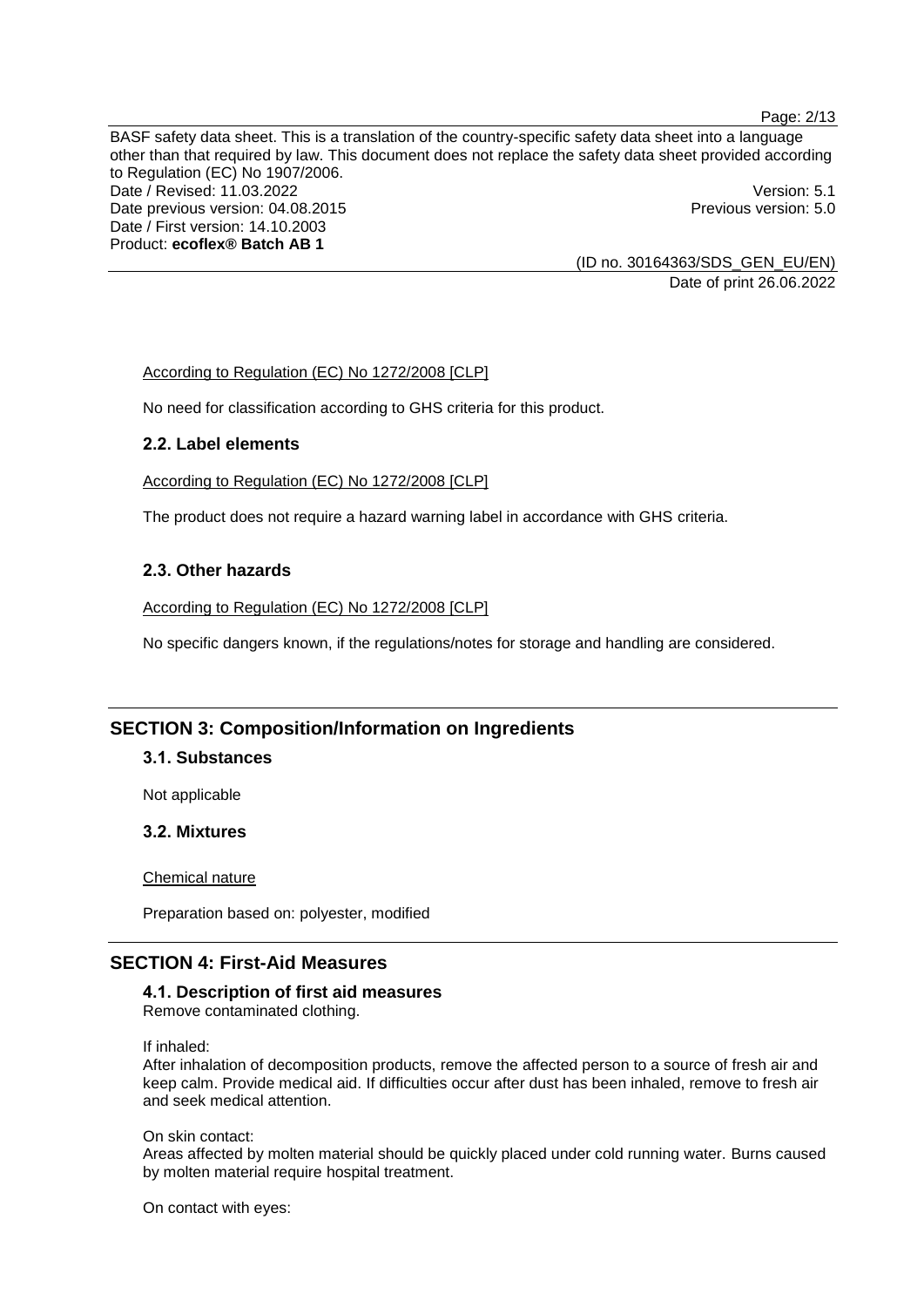Page: 3/13

BASF safety data sheet. This is a translation of the country-specific safety data sheet into a language other than that required by law. This document does not replace the safety data sheet provided according to Regulation (EC) No 1907/2006. Date / Revised: 11.03.2022 **Version: 5.1** Date previous version: 04.08.2015 **Previous version: 5.0 Previous version: 5.0 Previous version: 5.0** Date / First version: 14.10.2003 Product: **ecoflex® Batch AB 1**

> (ID no. 30164363/SDS\_GEN\_EU/EN) Date of print 26.06.2022

In case of contact with the eyes, rinse immediately for at least 15 minutes with plenty of water. If irritation develops, seek medical attention.

On ingestion:

Rinse mouth and then drink 200-300 ml of water. If difficulties occur: Seek medical attention. Never induce vomiting or give anything by mouth if the victim is unconscious or having convulsions.

#### **4.2. Most important symptoms and effects, both acute and delayed**

Symptoms: (Further) symptoms and / or effects are not known so far

Hazards: No hazard is expected under intended use and appropriate handling.

#### **4.3. Indication of any immediate medical attention and special treatment needed**

Treatment: Treat according to symptoms (decontamination, vital functions), no known specific antidote.

#### **SECTION 5: Fire-Fighting Measures**

#### **5.1. Extinguishing media**

Suitable extinguishing media: water spray, foam, dry powder, carbon dioxide

Unsuitable extinguishing media for safety reasons: water jet

#### **5.2. Special hazards arising from the substance or mixture**

Endangering substances: carbon monoxide, Carbon dioxide, tetrahydrofuran, fumes/smoke, carbon black, harmful vapours

Advice: Formation of further decomposition and oxidation products depends upon the fire conditions. Under special fire conditions traces of other toxic substances are possible.

#### **5.3. Advice for fire-fighters**

Special protective equipment: Wear a self-contained breathing apparatus.

Further information:

The degree of risk is governed by the burning substance and the fire conditions. In case of combustion evolution of toxic gases/vapours possible. Dispose of fire debris and contaminated extinguishing water in accordance with official regulations.

## **SECTION 6: Accidental Release Measures**

High risk of slipping due to leakage/spillage of product.

**6.1. Personal precautions, protective equipment and emergency procedures**

Avoid inhalation. Sources of ignition should be kept well clear.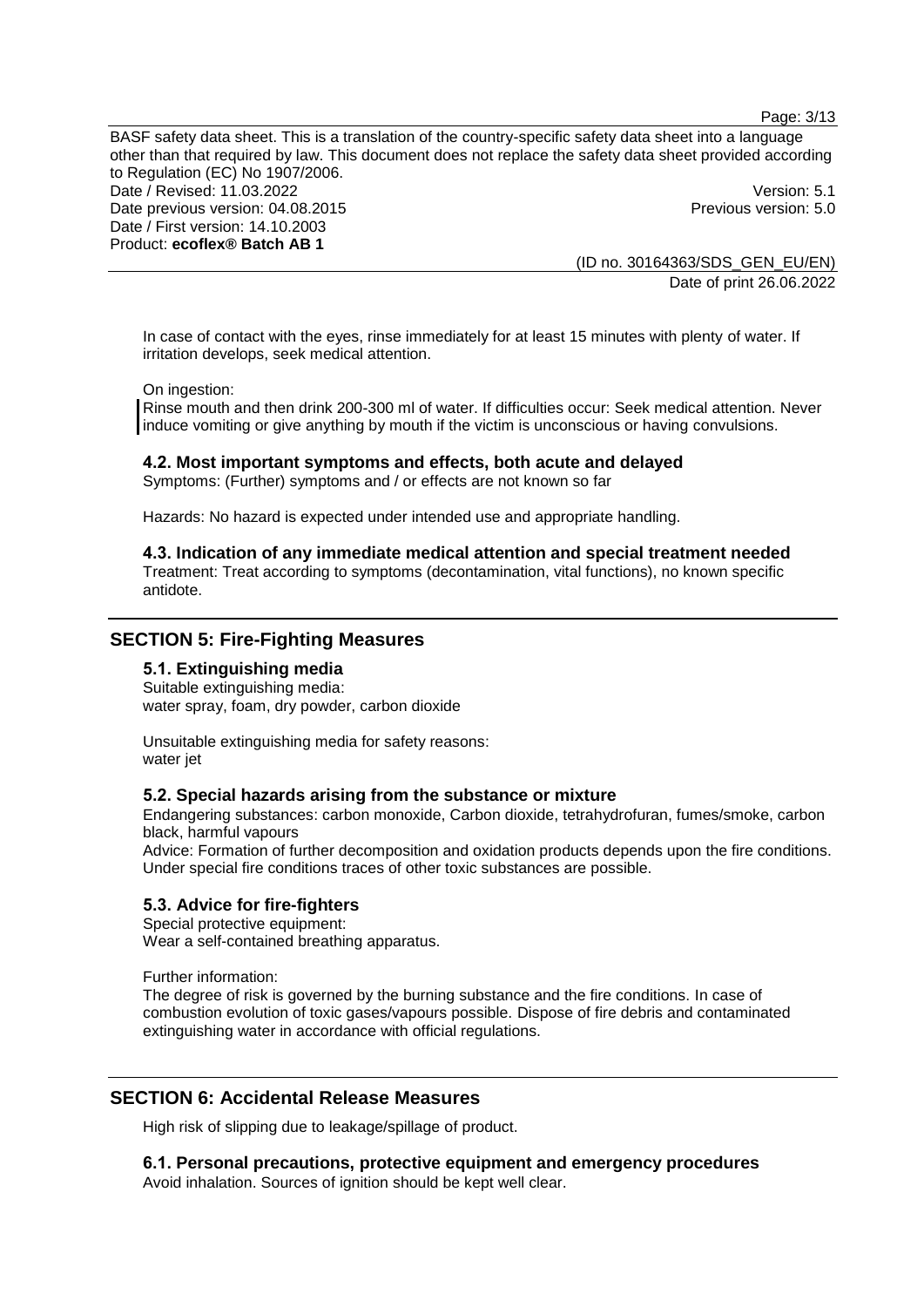Page: 4/13

BASF safety data sheet. This is a translation of the country-specific safety data sheet into a language other than that required by law. This document does not replace the safety data sheet provided according to Regulation (EC) No 1907/2006. Date / Revised: 11.03.2022 Version: 5.1 Date previous version: 04.08.2015 **Previous version: 5.0 Previous version: 5.0 Previous version: 5.0** Date / First version: 14.10.2003 Product: **ecoflex® Batch AB 1**

> (ID no. 30164363/SDS\_GEN\_EU/EN) Date of print 26.06.2022

## **6.2. Environmental precautions**

No special precautions necessary.

## **6.3. Methods and material for containment and cleaning up**

Sweep/shovel up. Avoid raising dust. Ensure adequate ventilation. Dispose of absorbed material in accordance with regulations.

#### **6.4. Reference to other sections**

Information regarding exposure controls/personal protection and disposal considerations can be found in section 8 and 13.

## **SECTION 7: Handling and Storage**

#### **7.1. Precautions for safe handling**

Processing machines must be fitted with local exhaust ventilation. When working on exaust systems special safety precautions must be taken, because dangerous substances can accumulate in the residue of the exaust system. Avoid the formation and deposition of dust. Handle in accordance with good industrial hygiene and safety practice.

#### Protection against fire and explosion:

Avoid dust formation. Dust can form an explosive mixture with air. Provide exhaust ventilation. When the product is ground (chopped), dust explosion regulations should be noted.

## **7.2. Conditions for safe storage, including any incompatibilities**

Suitable materials for containers: Carbon steel (Iron), High density polyethylene (HDPE), Low density polyethylene (LDPE), Polypropylene (PP)

Further information on storage conditions: Protect against moisture. Avoid extreme heat. Avoid direct sunlight. Avoid all sources of ignition: heat, sparks, open flame. The product must be stored according to the requirements of Regulation (EC) No 2023/2006. Contamination with other substances must be avoided. Storage together with other substances, especially hazardous substances, must be avoided.

#### **7.3. Specific end use(s)**

For the relevant identified use(s) listed in Section 1 the advice mentioned in this section 7 is to be observed.

## **SECTION 8: Exposure Controls/Personal Protection**

#### **8.1. Control parameters**

## **8.2. Exposure controls**

Personal protective equipment

Respiratory protection: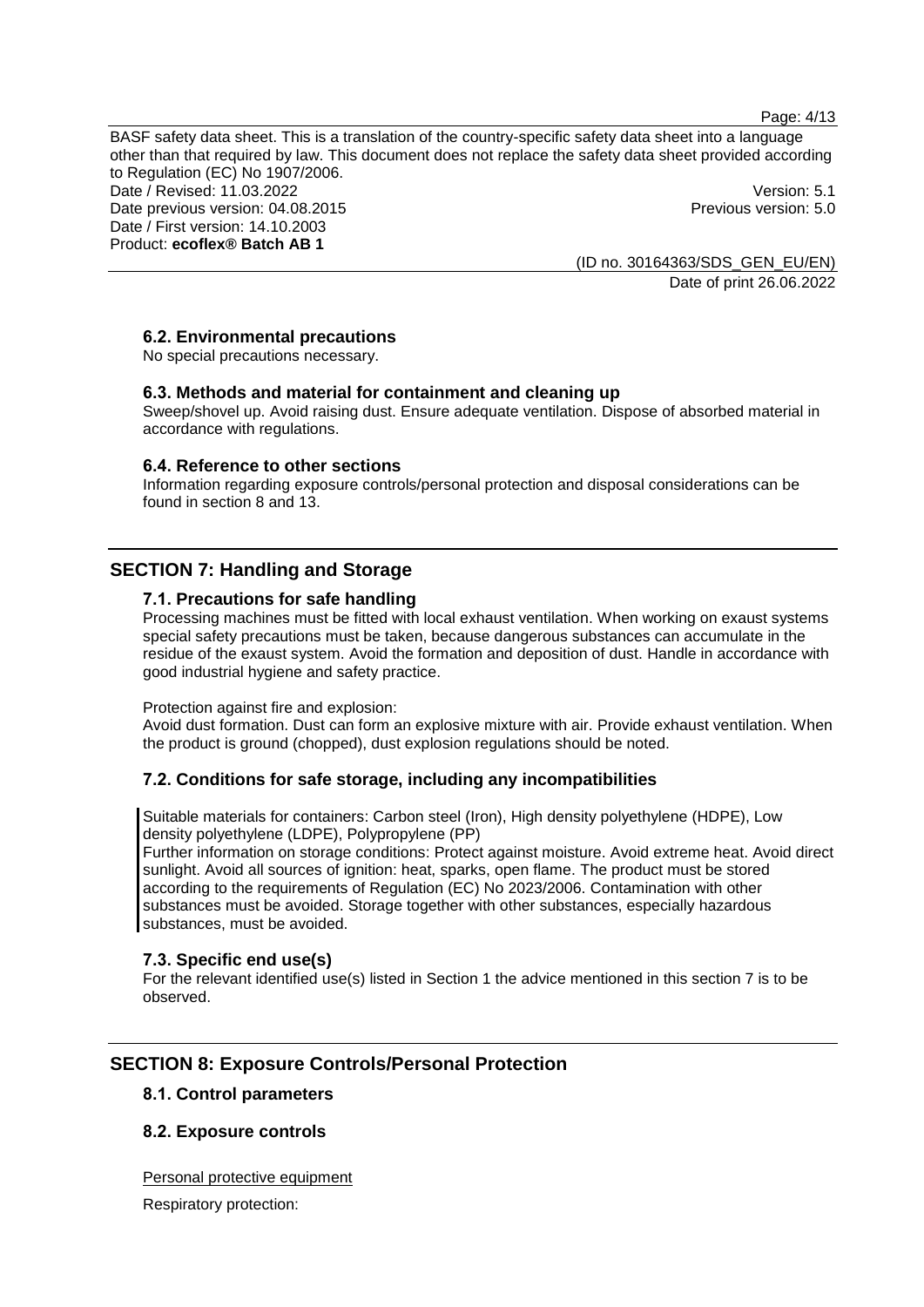Page: 5/13

BASF safety data sheet. This is a translation of the country-specific safety data sheet into a language other than that required by law. This document does not replace the safety data sheet provided according to Regulation (EC) No 1907/2006. Date / Revised: 11.03.2022 **Version: 5.1** Date previous version: 04.08.2015 **Previous version: 5.0 Previous version: 5.0 Previous version: 5.0** Date / First version: 14.10.2003 Product: **ecoflex® Batch AB 1**

> (ID no. 30164363/SDS\_GEN\_EU/EN) Date of print 26.06.2022

Breathing protection if dusts are formed. Particle filter with low efficiency for solid particles (e.g. EN 143 or 149, Type P1or FFP1)

Hand protection:

Use additional heat protection gloves when handling hot molten masses (EN 407), e.g. of textile or leather.

Eye protection: Safety glasses with side-shields (frame goggles) (e.g. EN 166)

Body protection:

Body protection must be chosen depending on activity and possible exposure, e.g. apron, protecting boots, chemical-protection suit (according to EN 14605 in case of splashes or EN ISO 13982 in case of dust).

General safety and hygiene measures

Avoid contact of molten material with skin. Avoid inhalation of dusts/mists/vapours. Eye wash fountains and safety showers must be easily accessible. Handle in accordance with good industrial hygiene and safety practice. Avoid inhalation of dusts. Hands and/or face should be washed before breaks and at the end of the shift. Consult the company Industrial Hygienist for recommendations on exposure testing and personal protective equipment.

## **SECTION 9: Physical and Chemical Properties**

## **9.1. Information on basic physical and chemical properties**

| Form:                                    | granules                               |              |
|------------------------------------------|----------------------------------------|--------------|
| Colour:                                  | various, depending on the colourant    |              |
| Odour:                                   | faint specific odour, product specific |              |
| Odour threshold:                         |                                        |              |
|                                          | not determined                         |              |
| pH value:                                |                                        |              |
|                                          | not applicable                         |              |
| melting range:                           | 100 - 120 °C                           | (DIN 53736)  |
| Boiling range:                           |                                        |              |
|                                          | The substance / product                |              |
|                                          | decomposes therefore not               |              |
|                                          | determined.                            |              |
| Sublimation point:                       |                                        |              |
|                                          | No applicable information available.   |              |
| Flash point:                             | $>280$ °C                              | (ASTM D1929) |
| Evaporation rate:                        |                                        |              |
|                                          | not applicable, The product is a non-  |              |
|                                          | volatile solid.                        |              |
| Flammability:                            | not highly flammable                   |              |
| <b>Flammability of Aerosol Products:</b> |                                        |              |
|                                          |                                        |              |
|                                          | not applicable, the product does not   |              |
|                                          | form flammable aerosoles               |              |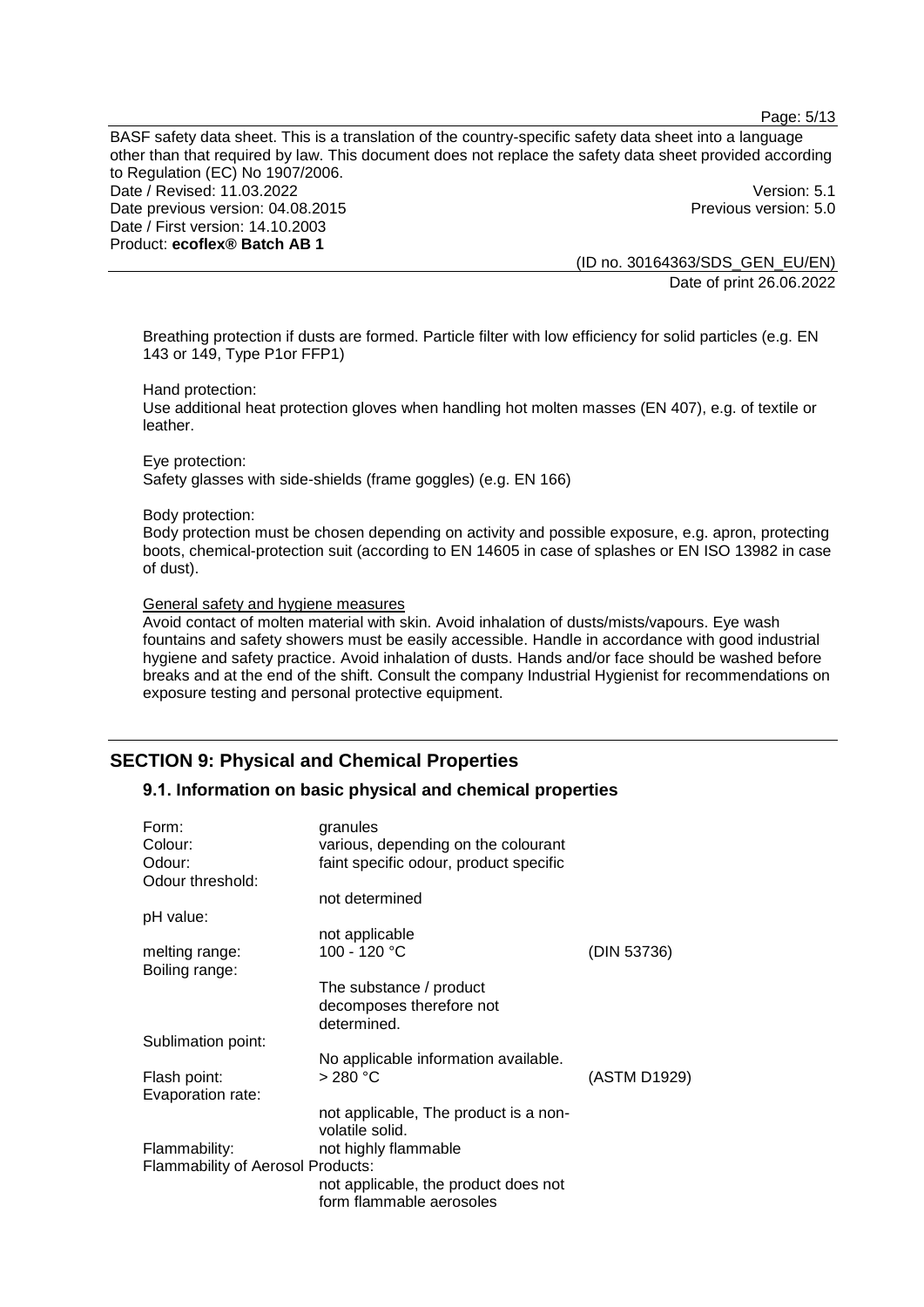Page: 6/13

BASF safety data sheet. This is a translation of the country-specific safety data sheet into a language other than that required by law. This document does not replace the safety data sheet provided according to Regulation (EC) No 1907/2006. Date / Revised: 11.03.2022<br>Date previous version: 04.08.2015 Version: 5.0 Date previous version: 04.08.2015 Date / First version: 14.10.2003 Product: **ecoflex® Batch AB 1**

(ID no. 30164363/SDS\_GEN\_EU/EN) Date of print 26.06.2022

(DIN 53466)

| Lower explosion limit:                                                    |                                                                                                                                                                                                                                                                                        |              |  |  |
|---------------------------------------------------------------------------|----------------------------------------------------------------------------------------------------------------------------------------------------------------------------------------------------------------------------------------------------------------------------------------|--------------|--|--|
| Upper explosion limit:                                                    | For solids not relevant for<br>classification and labelling., As a<br>result of our experience with this<br>product and our knowledge of its<br>composition we do not expect any<br>hazard as long as the product is used<br>appropriately and in accordance with<br>the intended use. |              |  |  |
|                                                                           | For solids not relevant for                                                                                                                                                                                                                                                            |              |  |  |
|                                                                           | classification and labelling., As a<br>result of our experience with this<br>product and our knowledge of its<br>composition we do not expect any<br>hazard as long as the product is used<br>appropriately and in accordance with<br>the intended use.                                |              |  |  |
| Ignition temperature:<br>Vapour pressure:                                 | >400 °C                                                                                                                                                                                                                                                                                | (ASTM D1929) |  |  |
|                                                                           | not applicable                                                                                                                                                                                                                                                                         |              |  |  |
| Density:                                                                  | approx. 0.8 - 1.4 g/cm3<br>(20 °C, 1,013 hPa)                                                                                                                                                                                                                                          |              |  |  |
| Relative density:                                                         | approx. 0.8 - 1.4                                                                                                                                                                                                                                                                      |              |  |  |
| (20 °C, 1,013 hPa)<br>Relative vapour density (air):                      |                                                                                                                                                                                                                                                                                        |              |  |  |
|                                                                           | not applicable, The product is a non-<br>volatile solid.                                                                                                                                                                                                                               |              |  |  |
| Solubility in water:                                                      | insoluble                                                                                                                                                                                                                                                                              |              |  |  |
| (20 °C, 1,013 hPa)<br>Partitioning coefficient n-octanol/water (log Kow): |                                                                                                                                                                                                                                                                                        |              |  |  |
|                                                                           | not applicable                                                                                                                                                                                                                                                                         |              |  |  |
| Self ignition:                                                            | not self-igniting                                                                                                                                                                                                                                                                      |              |  |  |
| Thermal decomposition: $>$ 280 °C                                         | To avoid thermal decomposition, do not overheat.                                                                                                                                                                                                                                       |              |  |  |
| Explosion hazard:<br>Fire promoting properties:                           | not explosive<br>not fire-propagating                                                                                                                                                                                                                                                  |              |  |  |
| 9.2. Other information                                                    |                                                                                                                                                                                                                                                                                        |              |  |  |
| Self heating ability:                                                     | It is not a substance capable of<br>spontaneous heating.                                                                                                                                                                                                                               |              |  |  |

Bulk density: approx. 500 - 1,000 kg/m3

(20 °C, 1,013 hPa)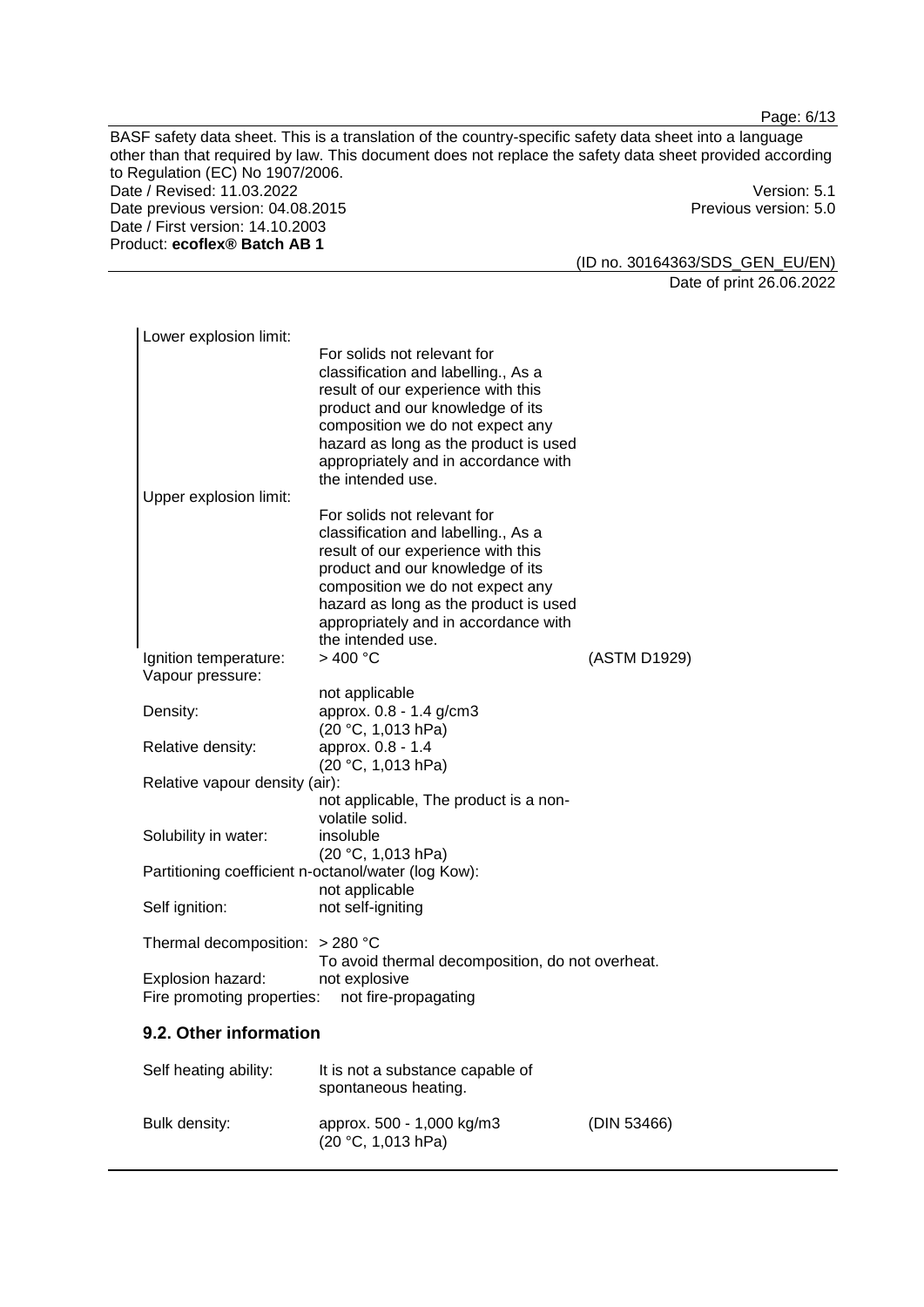Page: 7/13

BASF safety data sheet. This is a translation of the country-specific safety data sheet into a language other than that required by law. This document does not replace the safety data sheet provided according to Regulation (EC) No 1907/2006. Date / Revised: 11.03.2022 Version: 5.1 Date previous version: 04.08.2015 **Previous version: 5.0** Previous version: 5.0 Date / First version: 14.10.2003 Product: **ecoflex® Batch AB 1**

> (ID no. 30164363/SDS\_GEN\_EU/EN) Date of print 26.06.2022

## **SECTION 10: Stability and Reactivity**

#### **10.1. Reactivity**

No hazardous reactions if stored and handled as prescribed/indicated.

#### **10.2. Chemical stability**

The product is stable if stored and handled as prescribed/indicated.

#### **10.3. Possibility of hazardous reactions**

The product is stable if stored and handled as prescribed/indicated. **10.4. Conditions to avoid** Avoid extreme heat. Avoid all sources of ignition: heat, sparks, open flame.

#### **10.5. Incompatible materials**

Substances to avoid: strong oxidizing agents

## **10.6. Hazardous decomposition products**

Possible decomposition products: At prolonged and/or strong thermal stressing above the decomposition temperature dangerous decomposition products can be formed.

## **SECTION 11: Toxicological Information**

## **11.1. Information on toxicological effects**

#### Acute toxicity

Assessment of acute toxicity: Virtually nontoxic after a single ingestion.

Irritation

Assessment of irritating effects: Not irritating to the skin. Not irritating to the eyes. Based on our experience and the information available, no adverse health effects are expected if handled as recommended with suitable precautions for designated uses.

Experimental/calculated data: Skin corrosion/irritation rabbit: non-irritant (OECD Guideline 404)

Serious eye damage/irritation rabbit: non-irritant (OECD Guideline 405)

Respiratory/Skin sensitization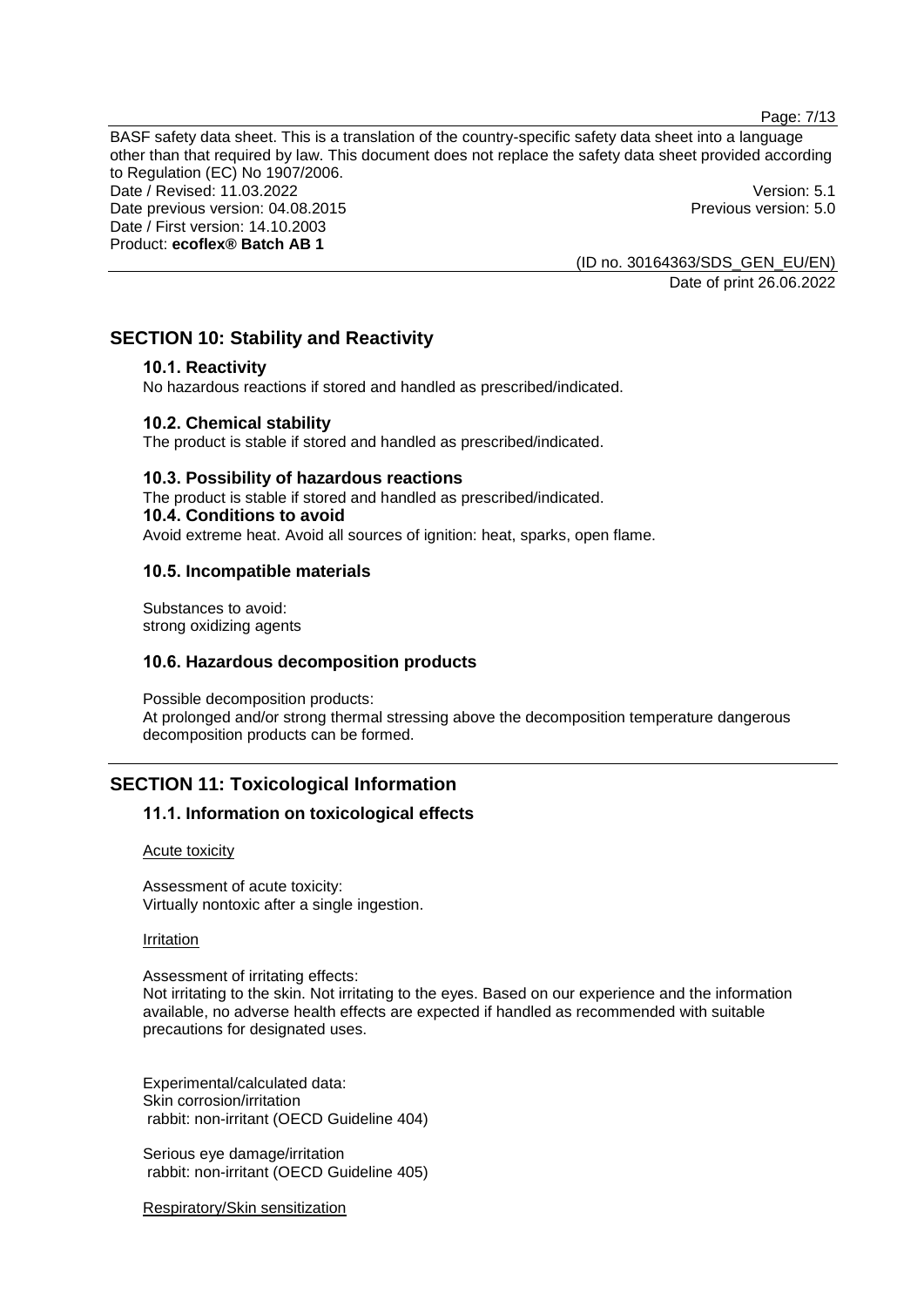Page: 8/13

BASF safety data sheet. This is a translation of the country-specific safety data sheet into a language other than that required by law. This document does not replace the safety data sheet provided according to Regulation (EC) No 1907/2006. Date / Revised: 11.03.2022 Version: 5.1 Date previous version: 04.08.2015 **Previous version: 5.0** Previous version: 5.0 Date / First version: 14.10.2003 Product: **ecoflex® Batch AB 1**

> (ID no. 30164363/SDS\_GEN\_EU/EN) Date of print 26.06.2022

Assessment of sensitization: Skin sensitizing effects were not observed in animal studies.

Experimental/calculated data: modified Buehler test guinea pig: Non-sensitizing. (OECD Guideline 406)

modified Buehler test guinea pig: Non-sensitizing. (OECD Guideline 406)

#### Germ cell mutagenicity

Assessment of mutagenicity: The substance was not mutagenic in bacteria.

#### **Carcinogenicity**

Assessment of carcinogenicity:

Based on our experience and the information available, no adverse health effects are expected if handled as recommended with suitable precautions for designated uses.

#### Reproductive toxicity

Assessment of reproduction toxicity: Based on our experience and the information available, no adverse health effects are expected if handled as recommended with suitable precautions for designated uses.

#### Developmental toxicity

Assessment of teratogenicity:

Based on our experience and the information available, no adverse health effects are expected if handled as recommended with suitable precautions for designated uses.

#### Specific target organ toxicity (single exposure)

No data available.

Repeated dose toxicity and Specific target organ toxicity (repeated exposure)

Assessment of repeated dose toxicity:

Based on our experience and the information available, no adverse health effects are expected if handled as recommended with suitable precautions for designated uses.

Aspiration hazard

No data available.

Other relevant toxicity information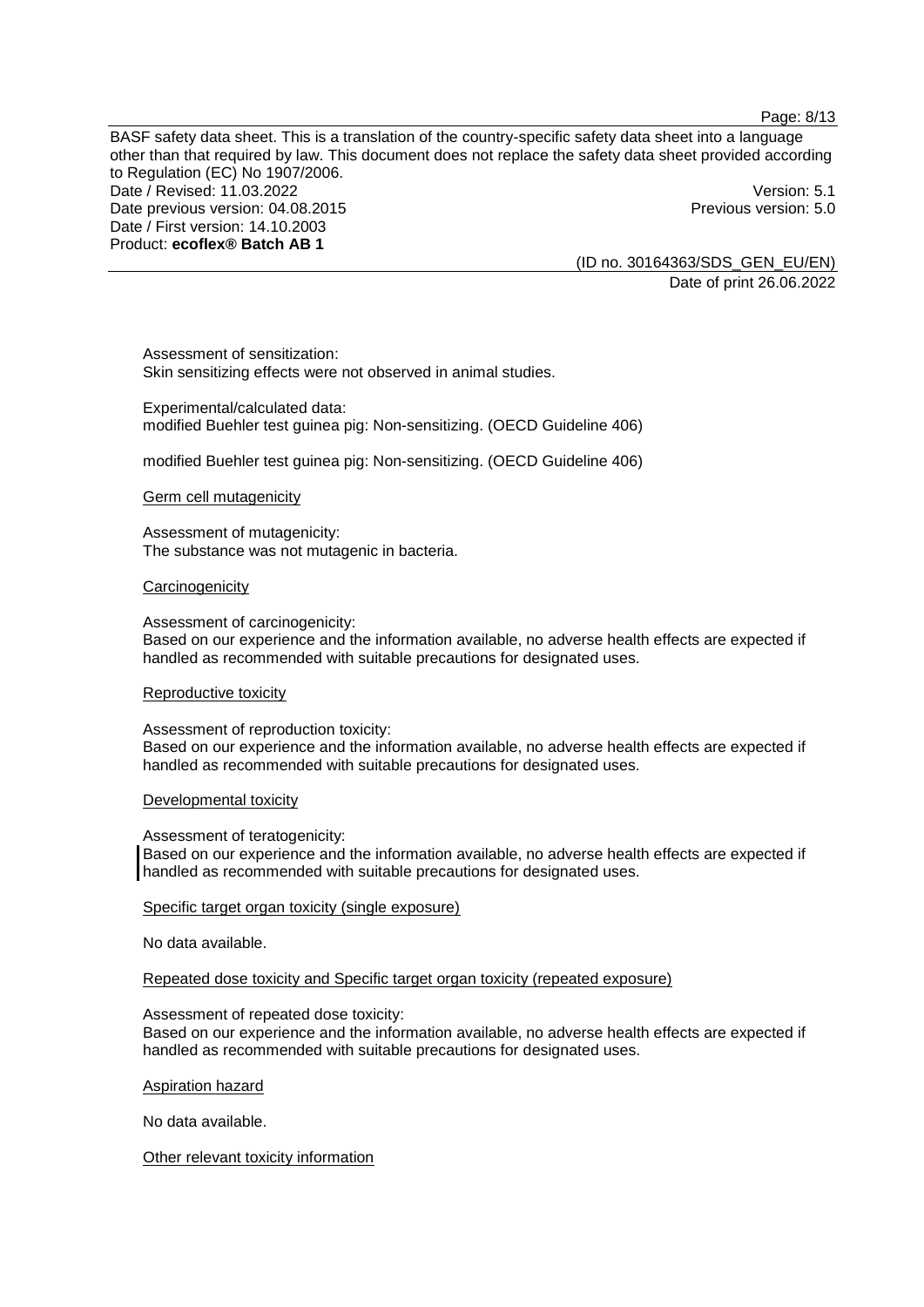Page: 9/13

BASF safety data sheet. This is a translation of the country-specific safety data sheet into a language other than that required by law. This document does not replace the safety data sheet provided according to Regulation (EC) No 1907/2006. Date / Revised: 11.03.2022 **Version: 5.1** Date previous version: 04.08.2015 **Previous version: 5.0** Previous version: 5.0 Date / First version: 14.10.2003 Product: **ecoflex® Batch AB 1**

> (ID no. 30164363/SDS\_GEN\_EU/EN) Date of print 26.06.2022

Based on our experience and the information available, no adverse health effects are expected if handled as recommended with suitable precautions for designated uses.

## **SECTION 12: Ecological Information**

#### **12.1. Toxicity**

Assessment of aquatic toxicity: There is a high probability that the product is not acutely harmful to aquatic organisms. The product has not been tested. The statement has been derived from the structure of the product.

Toxicity to fish: LC50 > 100 mg/l, Leuciscus idus Literature data.

Aquatic invertebrates: EC50 (48 h) > 100 mg/l, Daphnia magna Literature data.

Aquatic plants: EC50 > 100 mg/l, Desmodesmus subspicatus Literature data.

Soil living organisms: (14 d), Eisenia foetida (OECD Guideline 207, artificial soil) No effects at the highest test concentration.

Terrestrial plants: Triticum aestivum (OECD Guideline 208) No effects at the highest test concentration.

#### **12.2. Persistence and degradability**

Assessment biodegradation and elimination (H2O): The product is biodegradable.

Elimination information: 90 - 100 % CO2 formation relative to the theoretical value (124 d) (ISO 14855) (aerobic, soil)

#### **12.3. Bioaccumulative potential**

Bioaccumulation potential: Because of the product's consistency and low water solubility, bioavailability is improbable.

#### **12.4. Mobility in soil**

Assessment transport between environmental compartments: Adsorption in soil: Study scientifically not justified.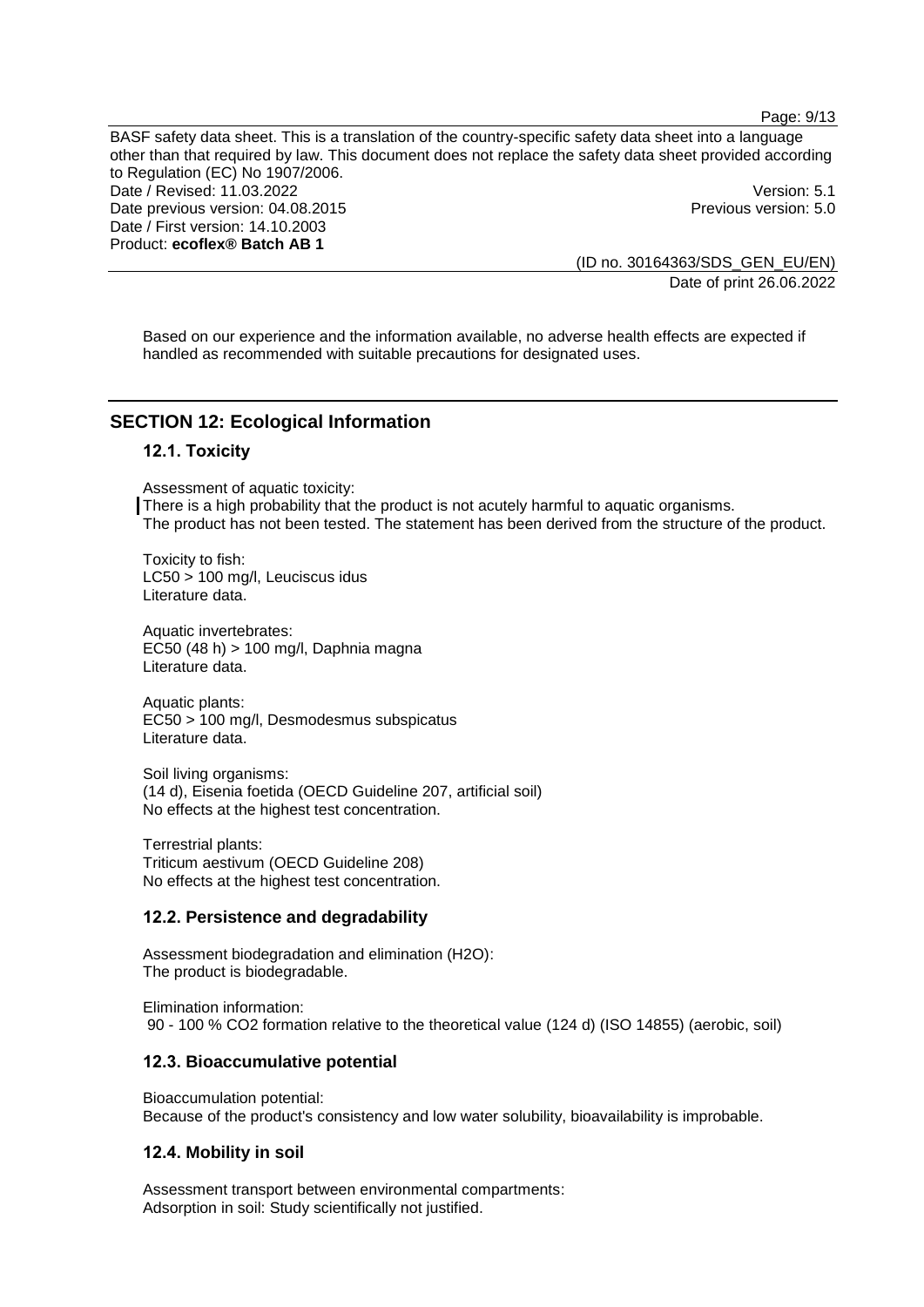Page: 10/13

BASF safety data sheet. This is a translation of the country-specific safety data sheet into a language other than that required by law. This document does not replace the safety data sheet provided according to Regulation (EC) No 1907/2006. Date / Revised: 11.03.2022 Version: 5.1 Date previous version: 04.08.2015 **Previous version: 5.0** Previous version: 5.0 Date / First version: 14.10.2003 Product: **ecoflex® Batch AB 1**

> (ID no. 30164363/SDS\_GEN\_EU/EN) Date of print 26.06.2022

## **12.5. Results of PBT and vPvB assessment**

The product does not fulfill the criteria for PBT (Persistent/bioaccumulative/toxic) and vPvB (very persistent/very bioaccumulative).

#### **12.6. Other adverse effects**

The product does not contain substances that are listed in Regulation (EC) 1005/2009 on substances that deplete the ozone layer.

#### **12.7. Additional information**

Add. remarks environm. fate & pathway: At the present state of knowledge, no negative ecological effects are expected.

## **SECTION 13: Disposal Considerations**

#### **13.1. Waste treatment methods**

Check for possible recycling. Observe national and local legal requirements.

Contaminated packaging: Contaminated packaging should be emptied as far as possible and disposed of in the same manner as the substance/product. Completely emptied packagings can be given for recycling.

## **SECTION 14: Transport Information**

#### **Land transport**

## ADR

UN number or ID number: Not applicable<br>UN proper shipping name: Not applicable UN proper shipping name: Transport hazard class(es): Not applicable Packing group: Not applicable<br>
Environmental hazards: Not applicable Environmental hazards: Special precautions for user

Not classified as a dangerous good under transport regulations None known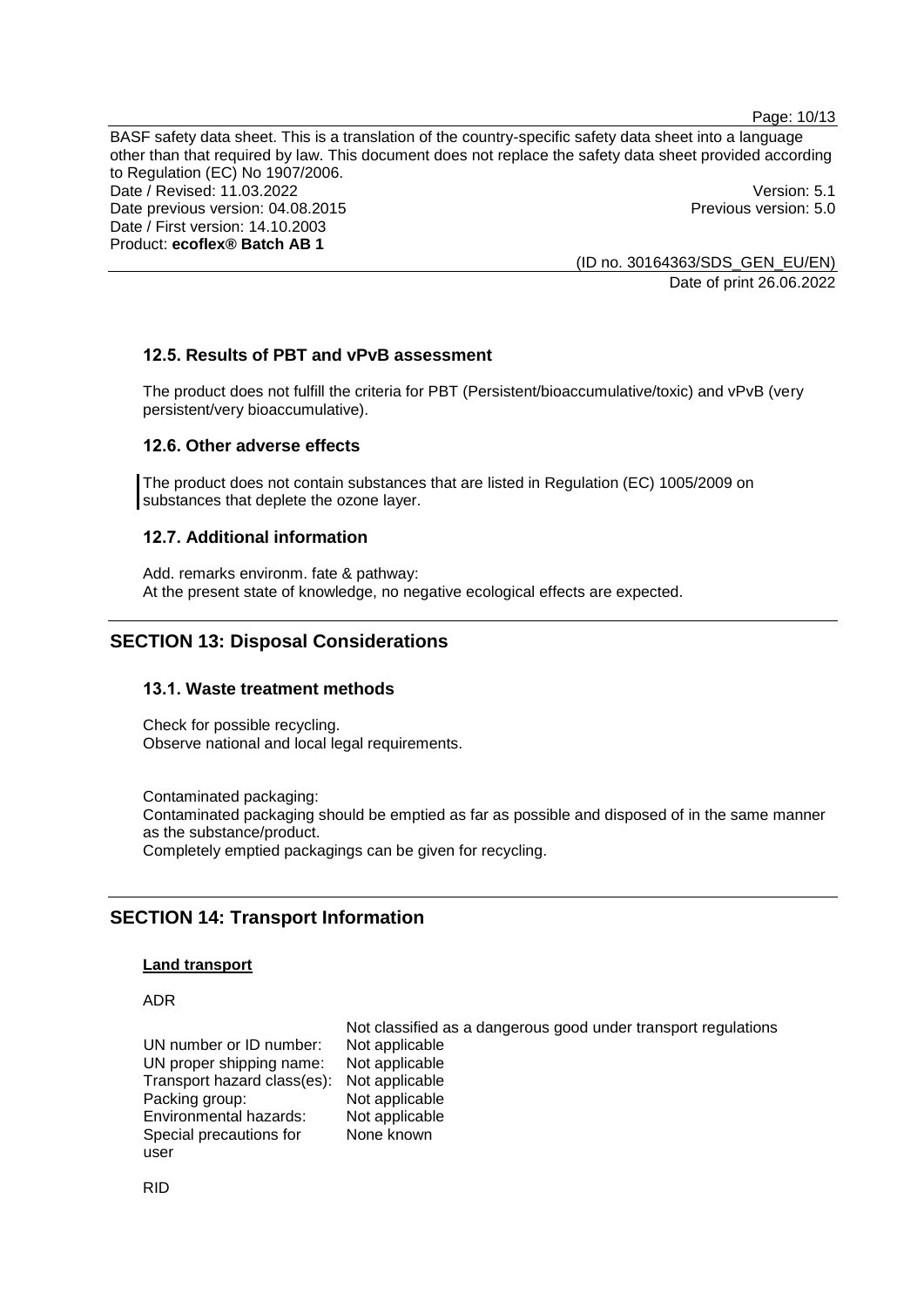Page: 11/13

BASF safety data sheet. This is a translation of the country-specific safety data sheet into a language other than that required by law. This document does not replace the safety data sheet provided according to Regulation (EC) No 1907/2006. Date / Revised: 11.03.2022 Version: 5.1 Date previous version: 04.08.2015 **Previous version: 5.0** Previous version: 5.0 Date / First version: 14.10.2003 Product: **ecoflex® Batch AB 1**

> (ID no. 30164363/SDS\_GEN\_EU/EN) Date of print 26.06.2022

UN number or ID number: Not applicable<br>UN proper shipping name: Not applicable UN proper shipping name: Not applicable<br>Transport hazard class(es): Not applicable Transport hazard class(es): Not applicable<br>Packing group: Not applicable Packing group: Not applicable<br>
Environmental hazards: Not applicable Environmental hazards: Special precautions for user

Not classified as a dangerous good under transport regulations None known

#### **Inland waterway transport** ADN

UN number or ID number: Not applicable<br>UN proper shipping name: Not applicable UN proper shipping name: Transport hazard class(es): Not applicable Packing group: Not applicable Environmental hazards: Not applicable Special precautions for user:

Not classified as a dangerous good under transport regulations None known

Transport in inland waterway vessel Not evaluated

## **Sea transport**

#### IMDG

Not classified as a dangerous good under transport regulations UN number or ID number: Not applicable<br>UN proper shipping name: Not applicable UN proper shipping name: Transport hazard class(es): Not applicable Packing group: Not applicable Environmental hazards: Not applicable Special precautions for user None known

## **Air transport**

#### IATA/ICAO

Not classified as a dangerous good under transport regulations UN number or ID number: Not applicable UN proper shipping name: Not applicable Transport hazard class(es): Not applicable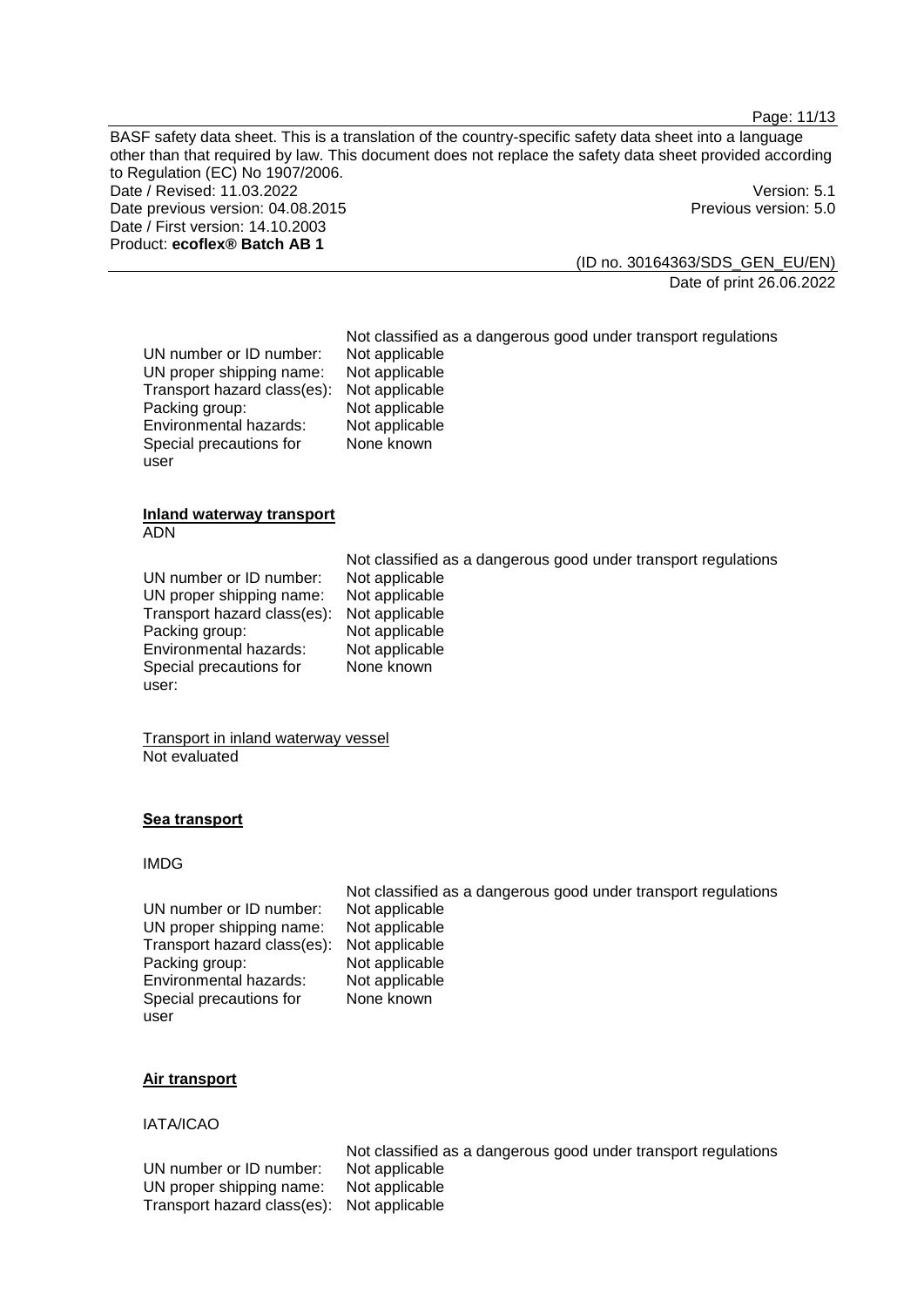Page: 12/13

BASF safety data sheet. This is a translation of the country-specific safety data sheet into a language other than that required by law. This document does not replace the safety data sheet provided according to Regulation (EC) No 1907/2006. Date / Revised: 11.03.2022 **Version: 5.1** Date previous version: 04.08.2015 **Previous version: 5.0** Previous version: 5.0 Date / First version: 14.10.2003 Product: **ecoflex® Batch AB 1**

> (ID no. 30164363/SDS\_GEN\_EU/EN) Date of print 26.06.2022

Packing group: Not applicable<br>
Environmental hazards: Not applicable Environmental hazards: Special precautions for user None known

#### **14.1. UN number or ID number**

See corresponding entries for "UN number or ID number" for the respective regulations in the tables above.

#### **14.2. UN proper shipping name**

See corresponding entries for "UN proper shipping name" for the respective regulations in the tables above.

#### **14.3. Transport hazard class(es)**

See corresponding entries for "Transport hazard class(es)" for the respective regulations in the tables above.

#### **14.4. Packing group**

See corresponding entries for "Packing group" for the respective regulations in the tables above.

#### **14.5. Environmental hazards**

See corresponding entries for "Environmental hazards" for the respective regulations in the tables above.

#### **14.6. Special precautions for user**

See corresponding entries for "Special precautions for user" for the respective regulations in the tables above.

## **14.7. Maritime transport in bulk according to IMO instruments**

Maritime transport in bulk is not intended.

## **SECTION 15: Regulatory Information**

#### **15.1. Safety, health and environmental regulations/legislation specific for the substance or mixture**

Directive 2012/18/EU - Control of Major Accident Hazards involving dangerous substances (EU): Listed in above regulation: no

#### **15.2. Chemical Safety Assessment**

A safety data sheet for this product is legally not required and is provided by us just as a courtesy to our customers.

Product is not classified as hazardous.